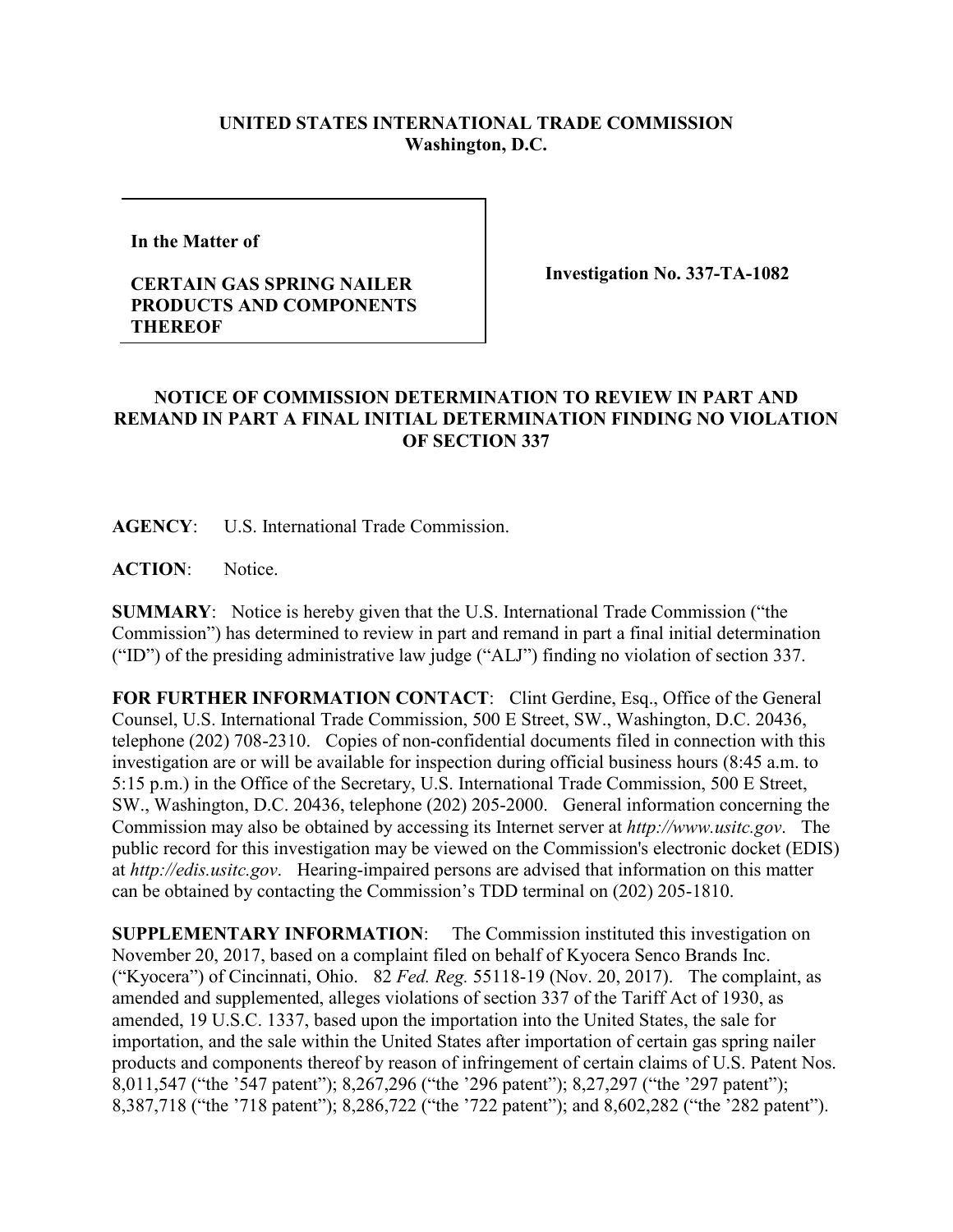The complaint further alleges the existence of a domestic industry. The Commission's notice of investigation named as a respondent Hitachi Koki U.S.A., Ltd. ("Hitachi") of Braselton, Georgia. The Office of Unfair Import Investigations is not participating in the investigation. The '547 patent has been terminated from the investigation and the notice of investigation was amended to add claim 30 of the '297 patent to the investigation. Order No. 13 (June 4, 2018), *unreviewed by* Comm'n Notice (June 22, 2018); Order No. 15 (June 19, 2018), *unreviewed by* Comm'n Notice (July 9, 2018). Prior to the evidentiary hearing, the parties stipulated that the '718 patent is the only remaining patent at issue since no violation could be shown as to the '296, '297, '722, and '282 patents based on an evidentiary ruling limiting the scope of testimony of Kyocera's expert. *See* ID at 1-2.

On June 7, 2019, the ALJ issued his final ID finding no violation of section 337 as to the '718 patent. The ID finds that Hitachi's accused products do not infringe asserted claims 1, 10, and 16 (the "asserted claims") of the '718 patent, and that Kyocera has not satisfied the technical prong of the domestic industry requirement with respect to this patent. Specifically, the ID finds that the "system controller" limitation of these claims is not met by Hitachi's accused products or practiced by Kyocera's domestic industry products. The ID also finds that the asserted claims are not invalid under 35 U.S.C. 103, 112 for obviousness or indefiniteness, respectively, and that Kyocera has satisfied the economic prong of the domestic industry requirement with respect to the '718 patent. In the same document, the ALJ recommended that if the Commission finds a violation it should issue a limited exclusion order directed to Hitachi's infringing products and a cease and desist order directed to Hitachi.

On June 24, 2019, Kyocera petitioned, and Hitachi contingently petitioned, for review of the final ID. On July 2, 2019, Kyocera and Hitachi each filed a response in opposition to the other party's petition for review.

Having reviewed the record of the investigation, including the parties' briefing, the Commission has determined to review and remand the subject ID in part. Specifically, the Commission has determined to review the ID's finding that Kyocera did not establish: (1) either direct or induced infringement of the asserted claims; and (2) practice of the asserted claims by Kyocera's domestic industry products to satisfy the domestic industry requirement. The Commission has also determined to review the ID's finding that Kyocera demonstrated sufficient activities and investments relating to the articles protected by the '718 patent to satisfy the domestic industry requirement. The Commission has also determined to remand to the ALJ, as set forth in the Commission's Order accompanying this notice, the issues of whether Kyocera has established, by a preponderance of the evidence, that: (1) the remaining limitations (irrespective of the "system controller" limitation) of the asserted claims are met by Hitachi's accused products; (2) the remaining limitations of the asserted claims are practiced by Kyocera's domestic industry products; and (3) Hitachi induced infringement of the asserted claims. The Commission has determined not to review the remainder of the ID.